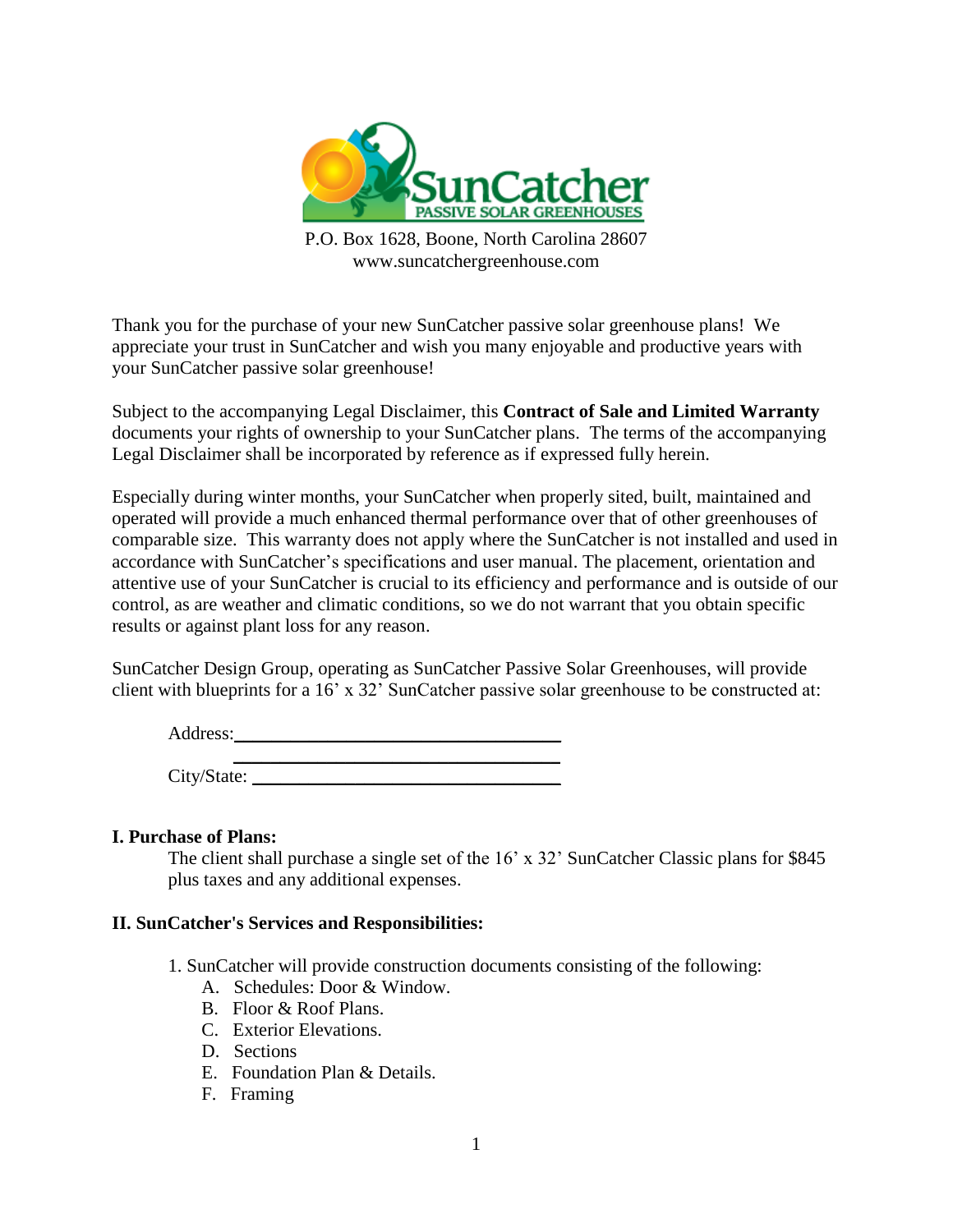- G. Section Details.
- H. Optional Plumbing Plan(s): (residential type) No engineering work performed. All loads and related work shall be calculated by the plumbing contractor.
- I. Optional Electrical Plan(s): (residential type) No engineering work performed. All loads shall be calculated by electrical contractor.

2. SunCatcher will provide one free hour of voice/video consulting with Dr. Terry Carroll**,** along with a year of follow-up SunCatcher consulting over email free of charge. Consulting can be on any questions you may have about the design, orientation and operation of your SunCatcher, or related topics.

## **III. Additional Services**

Any additional services beyond the scope of II above shall be provided at the rate of up to \$150 per hour plus any expenses.

## **IV. Ownership of Plans**

- 1. The design itself, blueprints, materials list and specifications are and shall remain the exclusive intellectual property of SunCatcher Design Group; and the Client's right to use same is conditioned and limited to a one-time use to construct the above described and located project. The use or reproduction of such drawings or plans and specifications in connection with any other construction or purpose is prohibited. The foregoing shall apply regardless of whether the above described project is constructed.
- 2. **Reproductions:** SunCatcher Design Group will furnish three copies of 18" x 24" Working Drawings. Client shall compensate SunCatcher Design Group for additional reproductions as requested by the Client or the Client's contractor.
- 3. **Successors and Assignment:** The Client and SunCatcher Design Group and their respective successors, legal representatives and assigns are bound hereby. Neither Client nor SunCatcher Design Group shall transfer or assign their respective interest in this agreement without the written consent of the other.

You show your agreement to these terms by remittance of the purchase price and signing the contract shown below.

| Customer Signature: | Date <sup>.</sup> |  |
|---------------------|-------------------|--|
|                     |                   |  |

Customer Name (please print):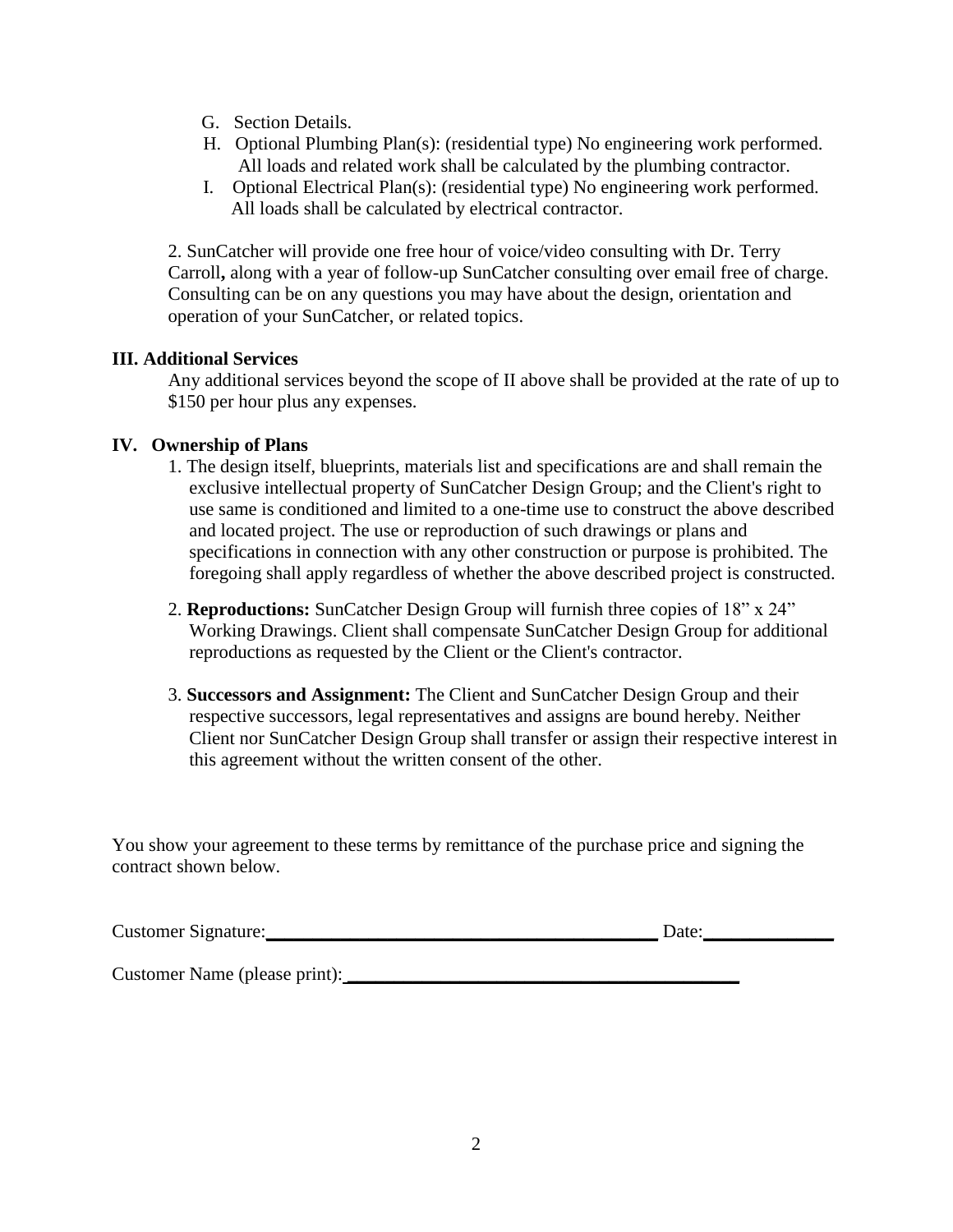# **LEGAL DISCLAIMER**

All plans and supporting documentation, including but not limited to illustrations, estimates, and construction material lists are the exclusive property of SunCatcher Design Group, operating as SunCatcher Passive Solar Greenhouses, and reproduction in whole or in part is strictly prohibited by law.

All plans are provided as is. SunCatcher Design Group disclaims all other warranties, express or implied, including merchantability or fitness of purpose. SunCatcher Design Group is not liable for incidental, special, consequential, or indirect damages of any kind, including, but not limited to, loss of anticipated profits, business opportunity or other economic loss arising out of the use of services or plans received from SunCatcher Design Group, even if SunCatcher Design Group has been advised of the possibility of such damage.

It is the customer's responsibility to ensure the accuracy, compliance with applicable statute(s) or regulation(s), and fitness of purpose of any plans or construction information received from SunCatcher Design Group prior to the use thereof. SunCatcher Design Group does not warrant conformity to any code. Modifications may be necessary to meet applicable local governing codes. It is the responsibility of the builder to review the drawings before construction begins. SunCatcher Design Group disclaims any responsibility for ensuring that these plans, and/or any building constructed from these plans satisfy local or governing code.

In the event that any liability is imposed on SunCatcher Design Group, SunCatcher Design Group's liability to you or any third party shall not exceed the price paid for the plans.

## **Plan Usage**

1. All plans and supporting documentation are protected by Federal Copyright Laws. Any use of the information contained herein beyond the one-time use authorized by a purchase of prints, or any duplication, publication, sale or distribution of any part of these plans without the prior written consent of the Original Designer represents a violation of Federal Laws subject to the prescribed penalties.

2. Any use of the plans, or modifications of the plans, by purchasers, builders or others is done at their own risk. Licensee should have the plans reviewed by a local professional architect or engineer before the start of construction. The information contained within the construction documentation is intended to depict design and basic construction detailing. It is the builder's responsibility to provide standard construction details and practices which will result in a structurally sound and weatherproof finished product.

## **Responsibility of Builder's**

1. It is the responsibility of the builder to assure that all work is in accordance with the latest edition of all applicable Nation, State, and Local Building Codes. It is the builder's responsibility to ensure that all work is conducted in accordance with the latest edition of all applicable Construction Standards.